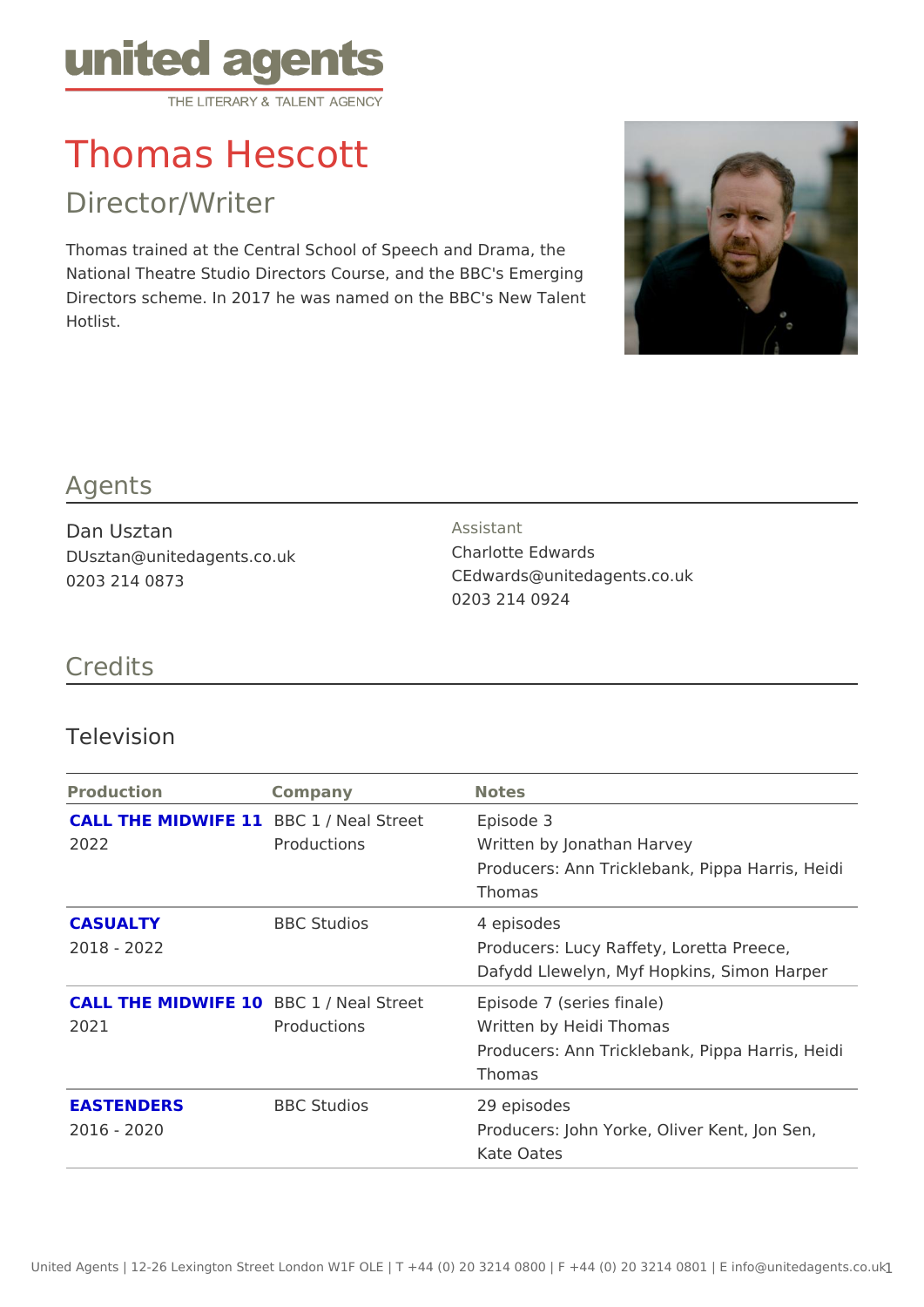| Production  | Companv            | Notes                                   |
|-------------|--------------------|-----------------------------------------|
| HOLBY CITY  | <b>BBC</b> Studios | 6 episodes                              |
| 2017 - 2019 |                    | Producers: Kate Hall, Irma Inniss, Yasm |
|             |                    | Simon Harper                            |

## Short Films

| Production  | Company       | Notes                                                                 |
|-------------|---------------|-----------------------------------------------------------------------|
| THE ACT     |               | Cinema Hades/1 <i>F</i> @ aturing Samuel Barnett, Simon Lennon, Cyril |
| 2020        | Elektra Films | Annette Badland                                                       |
|             |               | Official selection at BFI Flare, Raindance, Bolt                      |
|             |               | International Film Festival, Norwich Film Festiv                      |
|             |               | Hollyshorts (amongst others)                                          |
|             |               | Nominated for Best LGBTQ film at Bolton Intern                        |
|             |               | Film Festival                                                         |
| THE DARK    | Cinema Hades  | By Toby Davies                                                        |
| <b>ROOM</b> |               | Featuring David Mitchell and Miles Jupp                               |
| 2015        |               | Official Selection 2016 London Short Film Fest                        |

## Theatre

| Production                                   | Company                                  | Notes                                                                                                                            |
|----------------------------------------------|------------------------------------------|----------------------------------------------------------------------------------------------------------------------------------|
| <b>SKETCHING</b><br>2018                     | Wilton's Music Hall                      | By James Graham                                                                                                                  |
| <b>OUTINGS</b><br>2015                       | Tour/Edinburgh FestivDir. David Grindley | Seabright ProductionsCLbKwritten with Matthew Baldwi<br>Nominated for an Amnesty<br>International Freedom of<br>Expression Award |
| THE ACT<br>2014                              | House Theatre                            | Trafalgar Studios 2/O Dailrector and Co-Writer<br>Nominated for Off WA swta Edhd<br>for Most Promising Playwright                |
| TORY BOYZ<br>2013                            | Ambassadors Theatre By James Graham      | NYT Rep Season                                                                                                                   |
| CHAMBER OF CURIOSITLESitude Festival<br>2013 |                                          | A new play by Tom Morton-Smit                                                                                                    |
| THE SITE<br>2011                             | Hampstead Theatre                        | By Frances Bushe, winner of<br>Hampstead Theatre s Young<br>Writers Competition                                                  |
| <b>ROUTES</b><br>2011                        | Hampstead Theatre                        | Heat and Light Company                                                                                                           |
| CROSSING THE LINE<br>2010                    | Hampstead Theatre                        | A new play by Satinder Chohan<br>the Heat and Light Company                                                                      |